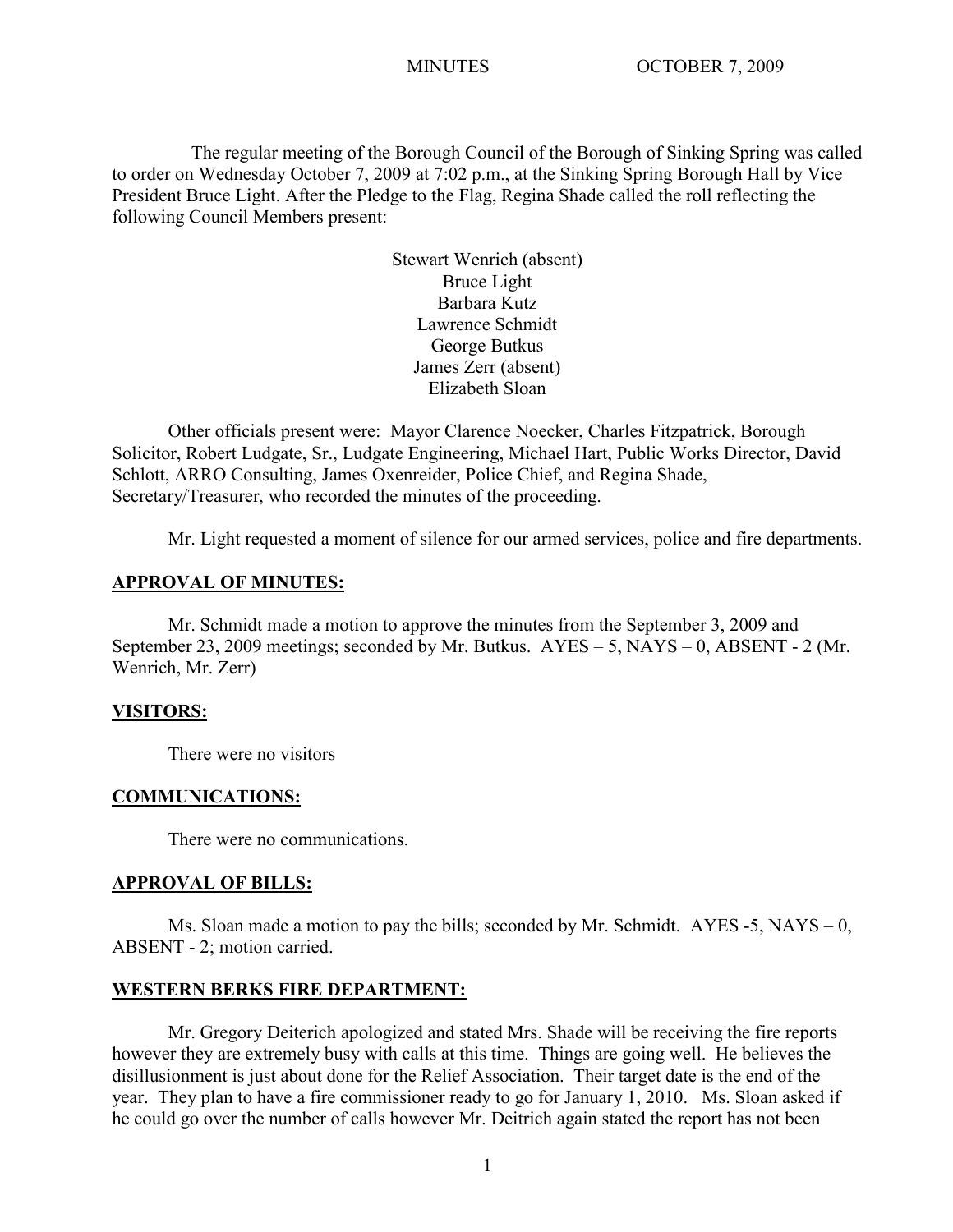## **WESTERN BERKS FIRE DEPARTMENT (cont'd):**

completed. He went over that they are extremely busy and all calls are being answered.

# **MILLER ENVIRONMENTAL:**

Mr. Peter Juzyk gave the report for September, 2009. They began emptying sludge from the primary digester on 9/21/09 in preparation for the contractor. The trailer jet unit was delivered to Jet Vac, Inc. All the parts have arrived and they are scheduled to start working on that next week. He is hopeful this will be delivered back to us in the not too distant future. They have completed replacing wood gates on reed beds 9-14. A repair was made on the hand wheel on oxidation ditch #1 weir gate. A temporary bypass starter was installed on raw sewage pump #1. They have completely recovered from the plant upset that he reported on last month. There were no permit violations at any time. They received a result that he felt was almost impossible. They notified DEP of effluent CBOD result that was greater than 123 for 9/7 and 9/8/09 sample is 4mg/l. He spoke to someone at DEP who instructed Mr. Juzyk to attach an explanation to the DMR but do not list this as a permit violation. He went on to explain about this. A brief discussion ensued. One (1) of the two (2) waste sludge pumps had a failed seal. Mr. Juzyk obtained a quote of \$3,680.00 to repair that. It is a vital piece of equipment. Mr. Butkus made a motion to authorize them to move ahead with this repair at a cost not to exceed \$3,700; seconded by Ms. Sloan. AYES – 5, NAYS – 0, ABSENT – 2; motion carried. In addition, Miller received a letter from the EPWPCOA that the Sinking Spring staff is to receive an award for the current year. They had been nominated for collection system operation and maintenance award. An invitation was given to all elected officials from Miller to attend the award ceremony to be held at Victor Emmanuel's on November 20, 2009. There is limited seating and to please let Mrs. Shade know as soon as possible if you would care to attend. The total monthly flow was 16,060,000 gallons. The average daily flow was 535,000 gallons. The total rainfall was  $4.01$ . The contribution by municipality was Sinking Spring  $-57.5\%$ , Lower Heidelberg – 31.9%, and South Heidelberg – 10.6%. The influent loading data year to date was in their report. It appears everything is keeping a steady average. Ms. Sloan stated she saw a letter from McDonalds. She went on to say we have a grab sample and McDonalds would like us to address this issue. Ms. Sloan questioned if this was the most up to date way we could collect it. Mr. Butkus said all the steps that McDonalds has outlined will only address certain things that are tested for. The grease trap won't catch dissolved solids. He continued to explain how the testing works. Ms. Sloan was just wondering if there was anything more we could do. Mr. Butkus stated we are revisiting our testing procedures. At this time those numbers stand Mr. Butkus said. Mr. Juzyk said it was a composite sample. Mr. Schlott explained how the testing works in detail. The awards dinner begins at 12:15.

# **COMMITTEES:**

# **BOROUGH ENGINEER – ROBERT LUDGATE, SR.:**

Mr. Ludgate had nothing.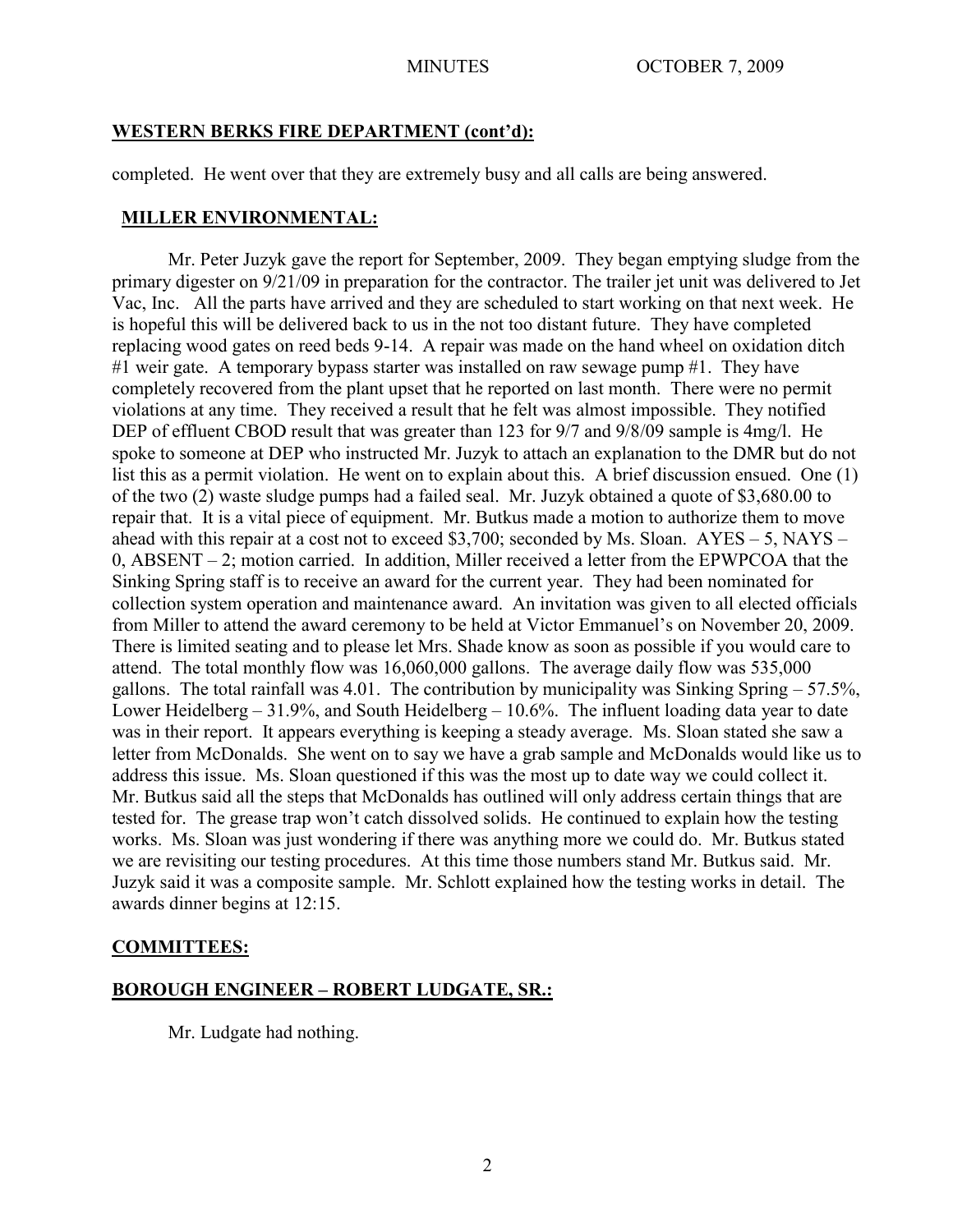#### **PUBLIC WORKS DIRECTOR:**

Mr. Hart stated he had prices for the Mt. Home Road connection. He contacted three (3) contractors. This would be to hook up the Carpet Warehouse and the old consignment shop. One (1) quote came from E. Kuser in the amount of \$24,024.00. The second quote is from Precision Construction is the amount of \$17,759.00. The last quote is from RF Excavating, Inc. in the amount of \$9,300.00. Mr. Schmidt asked if they are all reputable companies to which Mr. Hart said yes. Mr. Butkus questioned if they all were aware of the scope of the work to which Mr. Hart stated yes. He said the one (1) is a lot cheaper because he is located right across the street. It is not that difficult for him to become mobile. Ms. Sloan questioned that to which Mr. Butkus said that mobilization on these smaller jobs is always expensive. They are just bids. Ms. Sloan questioned if we require bonds on these types of jobs. Mr. Fitzpatrick said we can, but we didn't put on specifications because we were hoping to keep it under \$10,000.00. We can require they post a performance bond. But it is a small amount they might have trouble getting it. Mr. Butkus questioned if we have a problem being there is such a broad range of bids. Mr. Fitzpatrick stated no. Ms. Sloan questioned if we don't ask them for a bond could we hold \$1,000 back or something. Mr. Butkus said the biggest thing would be to have Mr. Hart out there inspecting while they are doing their thing. Mr. Schmidt agreed. The next question was how long will we give them to pay for the debt? Mr. Schmidt asked if there was a "normal" time for liens like this. Mr. Fitzpatrick said no there was really no normal for things like this. He went on to say that when you file a lien against the property you don't have to revive it until five (5) years go by. Ms. Sloan said give him three (3) years. Mr. Hart said this is just materials and installation; it does not including the tapping fee which is \$5,000.00 (\$2,500 per property). This would get added to this. Ms. Sloan said then we should go the full five (5) years. If he doesn't have the money, he doesn't have the money. In the mean time if he sells the parcel, we will get the money ahead of time. Mr. Fitzpatrick questioned if we want to charge interest. Mr. Schmidt asked if there is a fee for doing this. Mr. Fitzpatrick stated yes however it is not terribly expensive, under \$100. Mr. Schmidt feels we should charge interest. Mr. Fitzpatrick asked how much to which Mr. Schmidt said give him a break, 2.5%. Mr. Fitzpatrick questioned if we want to have him to amortize the loan; payments every month; or do we want to have him make one (1) payment of both principal and interest and one (1) payment of just interest. Ms. Sloan would like quarterly payments; she also would like him to be able to make principal payments anytime without penalty. Mr. Fitzpatrick said we can do that. Mr. Butkus made a motion to authorize the connection of the two (2) Mt. Home Road properties through the lowest bidder assuming nothing crops up while Mr. Fitzpatrick is working on the agreement with them and then we shall lien the two (2) properties for the total amount including tapping fees and permit fees at 2.5% interest over five (5) years, payment quarterly; the property owner can pay early with no penalty however at the end of the five (5) years the remainder of the unpaid balance must be paid off; seconded by Mrs. Kutz. Mr. Butkus amended the motion above to include we shall pay for the materials upfront; seconded by Mrs. Kutz.  $AYES - 5$ ,  $NAYS - 0$ ,  $ABSENT - 2$ ; motion carried.

The next item was that the electrical supply bids; they have come through. It is very difficult to try and figure out where we stand with them at the present time. They did give charts and information which Mr. Hart handed out to Council. The group is telling us it is a good time to buy. They recommend moving forward with this. It is a two (2) year contract and it will be with Dominion Retail. We shall still receive a bill from PPL. The electric supply will be paid to Dominion however we will be paying a line charge to PPL for the carrying of the electric supply. It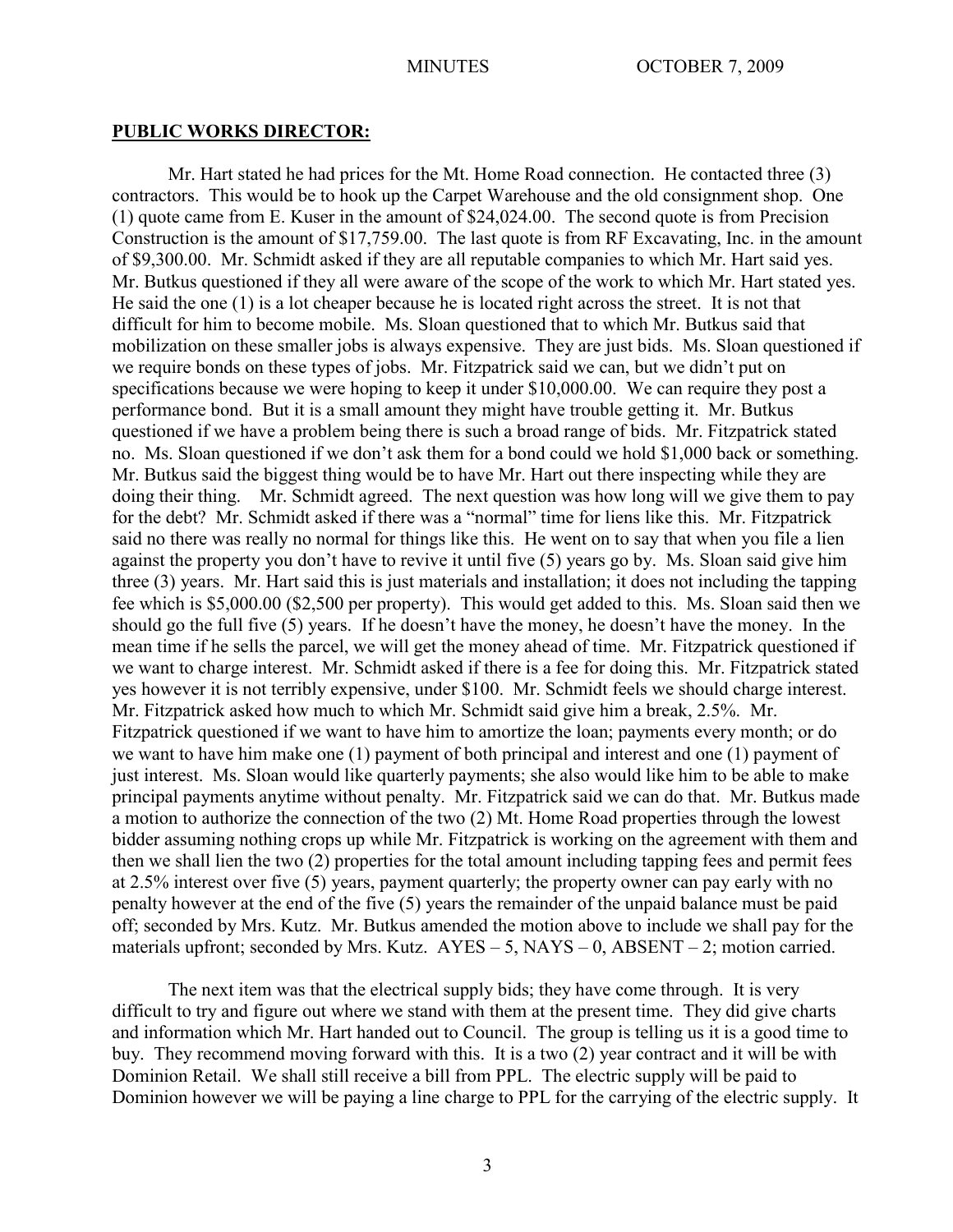## **PUBLIC WORKS DIRECTOR (cont'd):**

still will be cheaper than what PPL would be charging us. A brief discussion ensued. Mr. Butkus questioned how much PPL would be charging for the use of their line to which the answer was no one currently knew that amount. Mr. Schmidt asked where Dominion was located at. It is in Richmond, Virginia. They are not a utility company. Ms. Sloan stated that she had spoken to PPL and they need a response from one (1) more company and they are ready to lock into their price. She suggested we might want to go with this company but it might be worth our while to see what the new rate is going to be for the next three (3) years as it might be competitive for the next block of time. Mr. Hart stated again, that we are locked into this for two (2) years to which Ms. Sloan said she knew that. But again she said that PPL does not have their new rates and she believes they are going for three (3) or five (5) years because electric is going up. If they lock in at good rates we could take advantage of them. They said they should have the new rates by December  $1<sup>st</sup>$ . It might be worth the phone call to get those rates. Mr. Schmidt said we took this so we are locked into this for two (2) years so it doesn't matter what their rates are. She understood that but the next time PPL might be more competitive. Mr. Butkus said we will go out to bid again when that period of times comes around. Mr. Hart agreed. Mr. Hart said most of the municipalities have jumped on board with this; at least the ones he spoke with. Mr. Butkus asked Mr. Hart what he needed from Council to which Mr. Hart said nothing. We signed up for this and he was authorized to speak on the part of the Borough. This starts January 1, 2010. A brief discussion ensued to what the price might be. Mr. Schmidt said you shall see a drastic increase in your personal electric as well beginning in 2010 with PPL. Mr. Hart said between 30% and 40% increase.

## **SEWER ENGINEER – DAVID SCHLOTT, JR.:**

Mr. Schlott said the wastewater treatment plant is moving along. He explained what has been completed so far. There is an application for payment from Wickersham, who is the general contractor in the amount of \$232,893.00. This reflects work completed as of September 25, 2009. ARRO recommends the payment. Mr. Butkus made a motion to pay \$232,893.00 to Wickersham Construction; seconded by Mrs. Kutz. Mr. Light asked for a roll call vote.  $AYES - 5$ ,  $NAYS - 0$ ,  $ABSENT - 2$ ; motion carried.

Mr. Fitzpatrick stated just that day he received a copy of the easement for sewer over the private lot at Brookfield Manor. It has to be assigned to us but it has not been prepared as of yet. Then a bill of sale will need to be generated.

Mr. Schlott said the developer of the South Hull Street Apartments had come to their office to discuss alternatives to the sewer laterals. Currently four (4) individual sewer laterals were proposed. It is ARRO's intention to bring that up at the next Sewer Committee meeting to see if the alternatives would be acceptable. That would be tying into the existing main on Hull Street. The next meeting will be the following day.

## **SEWER AND SANITATION – GEORGE BUTKUS:**

Mr. Butkus stated he received the capital improvements list from Mr. Juzyk that week so they can begin doing their share of the budget. Bulk clean up is Wednesday, October 14, 2009, he stated. He explained what items could and could not be placed out for pick up.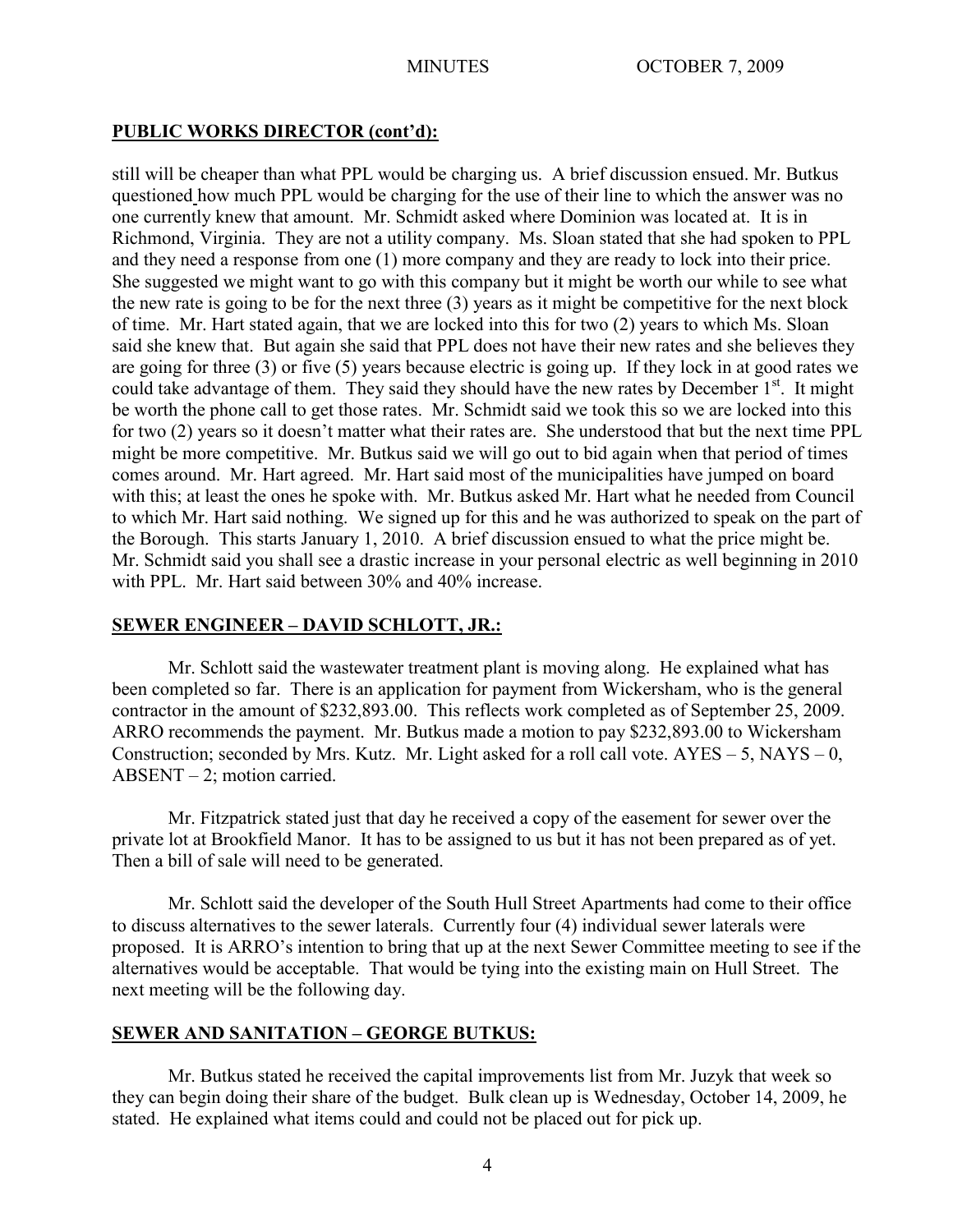# **MAYOR NOECKER:**

Mayor Noecker said Trick or Treat night will be October  $31<sup>st</sup>$ . The times are 6:00 p.m. to 9:00 p.m. The curfew will be Monday through Friday till 9:00 and the weekends will be midnight.

Officer Fritz has passed his probationary period. He goes to Officer Second class which is a \$1.29 more per hour. Mr. Schmidt made a motion to approve Officer Fritz's raise amount; seconded by Ms. Sloan.  $AYES - 5$ ,  $NAYS - 0$ ,  $ABSENT - 2$ ; motion carried.

The Mayor will be out of town from October  $15<sup>th</sup>$  to the  $18<sup>th</sup>$ .

# **RECREATION – BARBARA KUTZ:**

Mrs. Kutz had nothing to report at this time.

# **LIBRARY – ELIZABETH SLOAN:**

Ms. Sloan questioned if we got any numbers from Mr. Muir. Mrs. Shade stated the bill has been paid.

# **PUBLIC SAFETY – LAWRENCE SCHMIDT:**

Mr. Schmidt said we will need to make a decision the early part of November at the latest on whether we want to join with the other municipalities on the Western Berks Ambulance contribution. He knows there are a lot of pros and cons about it; however we will need to discuss it.

# **POLICE CHIEF – JAMES OXENREIDER:**

Chief Oxenreider stated we had 133 calls, 25 traffic citations were issued, 2 parking tickets and 10 warning notices.

# **SOLICITOR – CHARLES FITZPATRICK:**

Mr. Fitzpatrick stated at the workshop meeting a proposal Ordinance was placed on the table for consideration. He circulated an e-mail around today with some thoughts on it. He just had a real chance to look at it. There are principally three (3) changes that will need to be made. One (1) is civil service employees will need to be exempt out if this is enacted. In addition, a definition of what a family member is would need to be addressed. There are some issues with incompatible offices, we must be clear here because Council would be going beyond the provisions of the Borough Code. The Borough Code only makes certain offices incompatible. This proposed Ordinance would make them not be eligible for any positions. Mr. Butkus said this is "employed office". This would not affect the Planning Commission or boards like that. Mr. Schmidt feels he needed more time to study exactly what they want and what they are looking to do. Mr. Fitzpatrick stated he has not been authorized to advertise or anything at this point. Mr. Butkus said he handed this out in conjunction with an executive session the prior month. Mr. Butkus continued the need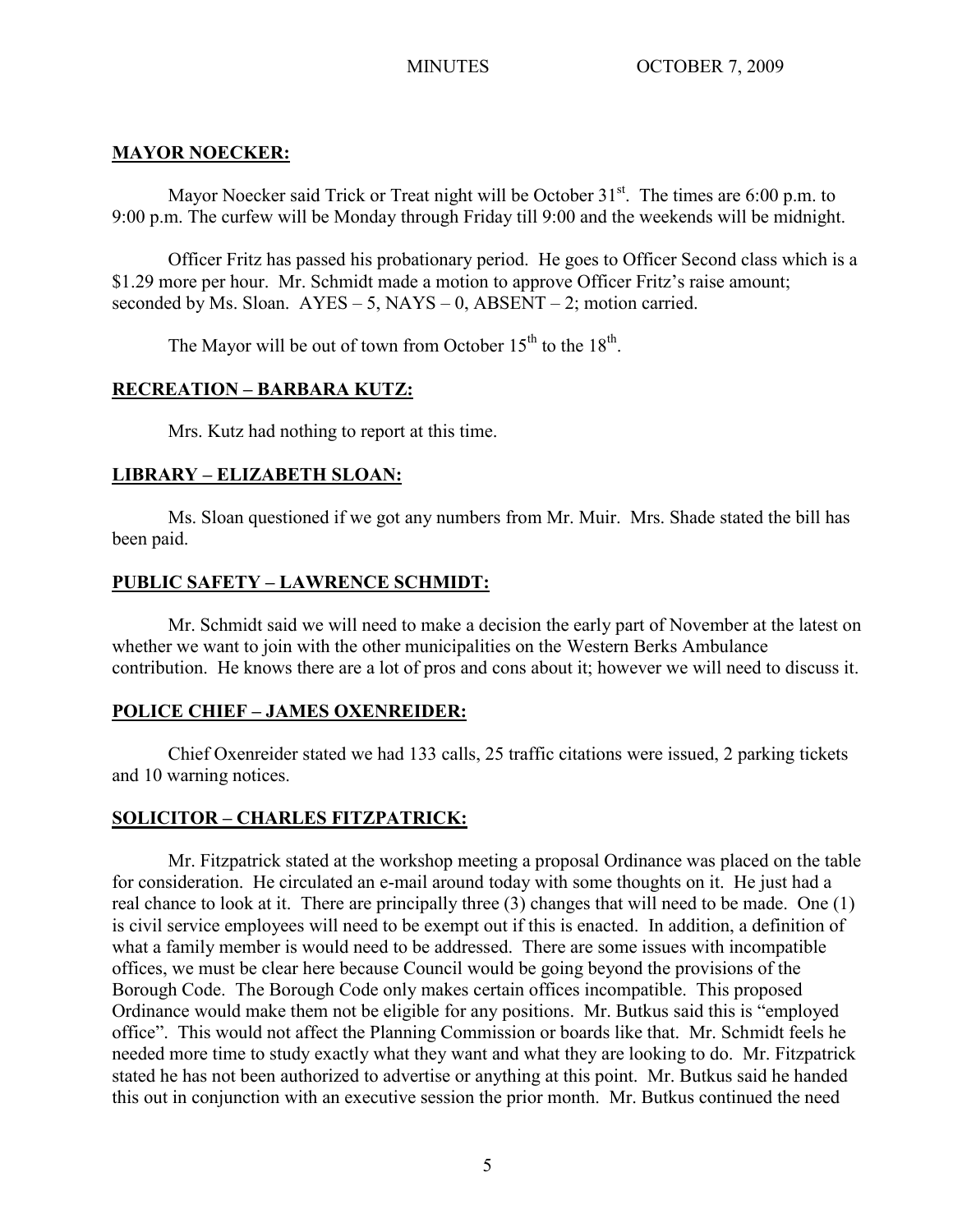stemmed from personal actions taken in an executive session. He really didn't want to go into it at that point.He went on to say that the new Ordinance would require Council to do evaluations on all employees. These evaluations will be considered for raises and changes in compensation. Mr. Schmidt stated you are only talking about non uniformed employees. Mr. Butkus said that was correct because the uniformed are already getting evaluations. Mr. Schmidt stated they are in a contract and their wages are set in there so the evaluations really mean nothing, since their wages are set in the contract. He then questioned Mr. Butkus is that was correct. Mr. Butkus said yes but they are evaluated to which Mr. Schmidt agreed. Mr. Butkus said it would bar any sitting member of Council, the Mayor, or their families from applying for paid positions with the Borough. This does not mean any elected position. This is strictly employment issues. Anyone hired prior to the election of their family member will be grandfathered. This is for the future. This would also eliminate the option of a Councilman creating a position and then applying for the position within 180 days of them leaving Council. Mr. Butkus said it will need to be amended to not include the civil service people. This is not to be taken as an attack on anyone, Mr. Butkus said. We need to have a means to evaluate our staff especially if we are going to have to answer questions later when they are terminated. Mr. Fitzpatrick stated existing employees can remain in their positions as this is proposed. Mr. Butkus said this would only be for future applicants. Mr. Oswald asked Mr. Fitzpatrick if there will be a public hearing on this Ordinance. Mr. Fitzpatrick said this was handed out by Mr. Butkus at the last meeting and is currently under review. If Council is going to consider this, they would have to authorize him to advertise for enactment at a future meeting. At that future meeting, it can be discussed and enacted or voted down. So, Mr. Fitzpatrick stated it would be open for discussion. Mr. Oswald said he fails to see why we need such an Ordinance when two (2) family members serving, one on Council and another as Mayor, could do more damage than Regina, the Borough Secretary or Mr. Zerr (Matthew) sitting here since they have no voting power at all. Mr. Oswald said he never remembers hearing or reading anything that Larry or Jim voted on relative to their family members, except the budget and they are allowed to vote on the budgets under the Borough Code. He then asked Mr. Butkus to explain this. Mr. Butkus drafted this from several other Ordinances he got from around the State; several residents, more than he would like to admit to, but many residents have concerns about this. This does not reflect any of our current employees, Mr. Butkus stated. This is not saying anything detrimental about any of our employees. The fact in this day and age there could be the appearance of improprieties in future actions. This stops that. This also requires that Council has an objective means of justifying giving raises and then has the paper trail to fall back on in the case of termination of an employee. Mr. Oswald questioned if we are treating our non uniformed employees differently than our uniformed employees. Aren't you treating them differently because they don't have a contract? Mr. Butkus said the uniformed our currently being evaluated. Mr. Oswald stated it appears you are treating the non uniformed differently. Mr. Butkus stated typically the non uniformed employees are awarded the same benefits the police are given in their contract. They have no contract. Mr. Schmidt said that is not true. They don't get the same benefits. Mr. Butkus questioned what are they? Mr. Schmidt said pay raises. Mrs. Kutz said they get the same. Mrs. Shade asked if she could speak. Mrs. Shade said they are different. She said according to the police contract the police get 10% of their salary including overtime put into their pension. However the non uniformed get 10% of their salary not including overtime placed into their pension plan. The non uniformed do not get the same personal days as the police. The police get their birthday off as a paid holiday the non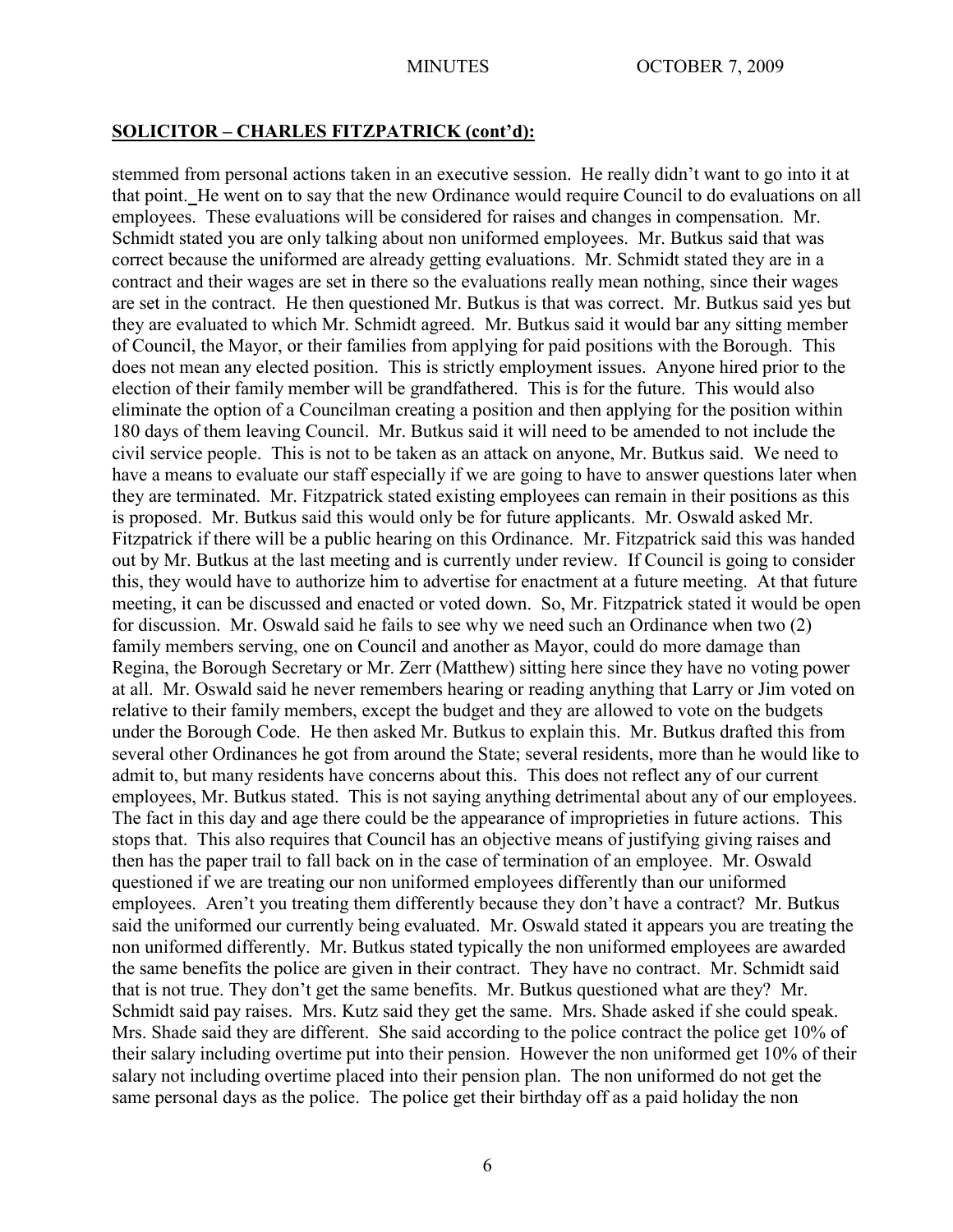uniformed do not. She asked the Chief and the Chief said they do get it off as a holiday. She asked Matt Zerr to which he said he does not get his birthday off. Mr. Butkus said correct me if I am wrong but the pensions are all laid out by the State. Mrs. Shade stated no. The pension plans were created by Council. The State has nothing to do with this. Mr. Butkus said he sat in that room where when it came to the budget it was stated these amounts were all set up by the State. Mrs. Shade said Mr. Butkus was referring to the MMO. This is the Minimum Municipal Obligation Bond that the Borough must calculate for the State and submit to them. This information is based on last year's salary plus percentages the State calculates. This must be completed by me and submitted. That is what Council votes on and this amount is placed into the budget for the upcoming year. This is what we must pay towards their pension; both uniformed and non uniformed. Mrs. Shade fills the police out based on their base salary plus overtime; the non uniformed is on just the base salary and no overtime. Mr. Butkus is quite certain this is laid out by the State. Mrs. Shade said no that is part of their contract. The State has nothing to do with it. The MMO is required by the State. Mrs. Shade apologized if she misled him. Mr. Speece feels the Borough needs the best people. If it is a brother, sister, father or whatever why would you want to keep people from running? The audience clapped. Mr. Butkus stated this does not bar anyone from running for elected office. The proposed Ordinance would not allow any family member to be hired for employment. Mr. Speece said that still is not fair. If someone has the qualifications why should that person not be allowed to apply? He continued because they are related to someone; that just doesn't make any sense. You would turn away a perfectly good candidate because someone they are related to is on Council? He again said, that makes no sense at all. He continued he wants the best person for the job; he doesn't care who he is related to. Mr. Oswald would like to see samples of this impropriety. He doesn't feel there are any. He thinks it is somebody has a beef with someone and this is their way of handling it. Mr. Speece agrees totally. Mr. Butkus stated he could give one (1) example of where a Council person created a position and that would be former Councilman Stine. He created a position of carpenter, determined he was the most qualified for that position, and then hired himself. Mr. Dennis Leiby said that was true. Then later he created himself the position of Public Works Director and voted himself the job. Mr. Oswald said Council hired him. Mr. Butkus said this does not apply to any of the current employees; however he does not want this to reflect badly on this employee, however and he apologized in advance, there was a member of this family who is currently still an employee. She was hired while this family member was on this Board. Mr. Oswald said Council approved his hiring. Mr. Oswald said whose fault is it…that guys or Councils. Council voted for it. Mr. Butkus said the question is, are we sure we got the most qualified person? Ms. White asked if Council wanted her to resign. Mr. Butkus said no. He was not asking for that. She had done an incredible job. His point is that these occurrences have happened in the past. He told Ms. White that he has stood up for her in the past. This is not reflecting badly on any of the staff. Two (2) months ago we fired an employee who was here over a year. The fact is that we have no evaluations on any of the non uniformed staff. Mr. Oswald questioned if the police will be getting a 31/2% increase no matter what their evaluations are. Chief Oxenreider said they negotiated that item. A skilled police officer requires a different skill set just like other jobs require other skills, Mr. Butkus said. Mr. Fitzpatrick stated that the State Ethics law does prohibit a Councilperson voting on any matter either to hire himself or a relative. It is prohibited and he feels we have been attentive to not doing such things. In all those situations those members have not voted on the issue. He can't think of any situations in the case of Larry Schmidt, Jim Zerr and John Stine. John Stine did not vote. Mayor Noecker said the same thing was done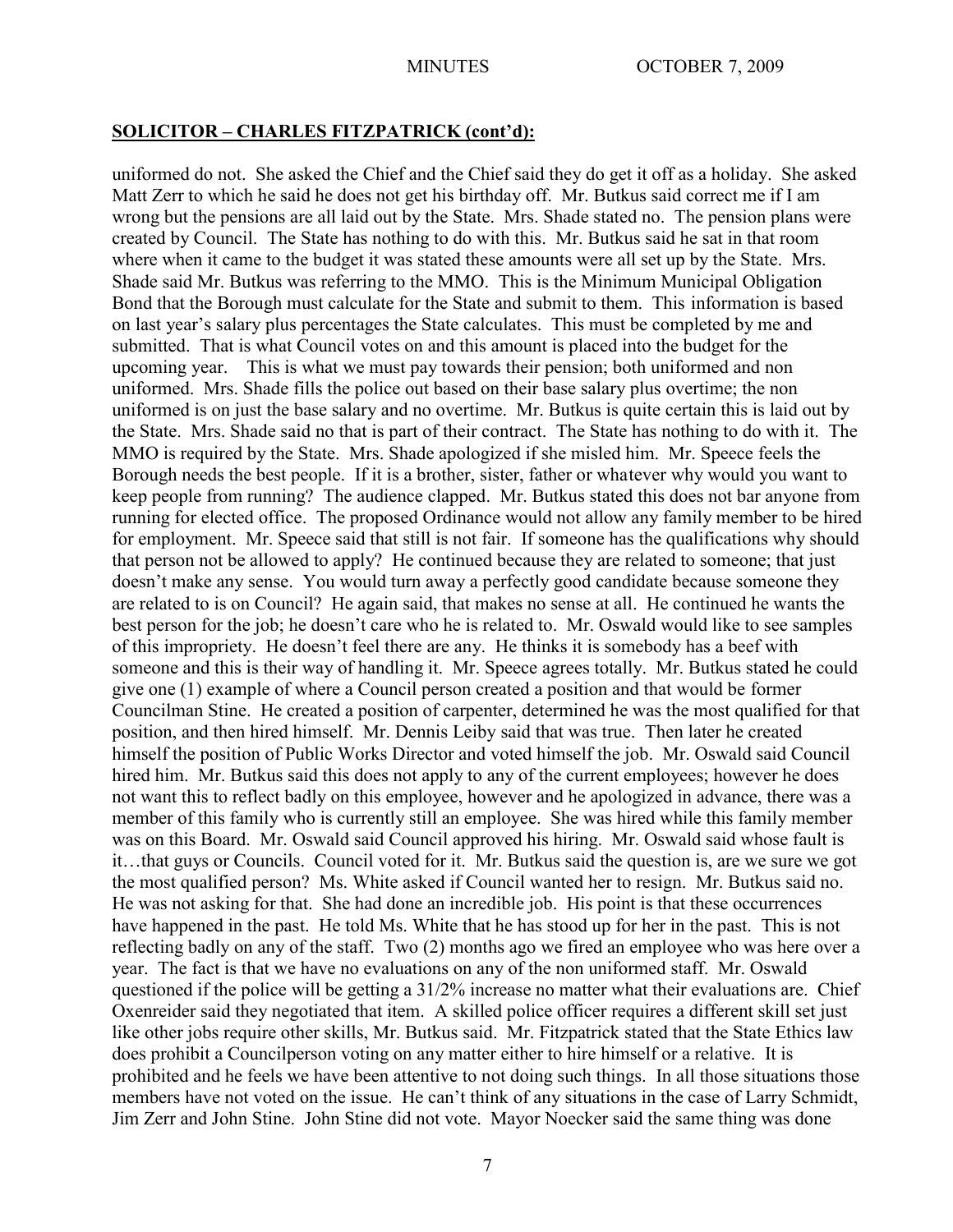when the Lascombs and Meglathertys were here also. Mr. Fitzpatrick stated that was true also. Mr. Light said we just received this and it should be reviewed before any rash decisions are made. This should be well thought out. Mr. Light agrees with Mr. Speece. We should have the best candidate in the job. He would like to table this for now. At a later meeting we can decide to advertise. Mrs. Kutz stated she had been on Council for four (4) years and we have been working on these performance evaluations. Nobody knows who does what. Nobody knows who should get pats on the back. This is how the real world is. Mrs. Kutz wants to know why we must put this off. She thinks it is getting out of hand. Mr. Light questioned why didn't you make this an issue at the beginning of the year? Mr. Light said here we sit two (2) months to the end of the year. How is this going to be done? The budget needs to be adopted. Let's do it at the beginning of the year. A brief discussion ensued. Ms. Sloan said that Mr. Fitzpatrick should put in about the civil service and Council should give some thought to what family members should be included in the Ordinance. Mrs. Kutz said it is written up about in our audits every year that we don't do evaluations. Mr. Light is not against the evaluations. He had them done at his place of employment. Mrs. Shade questioned if we go forward with the evaluations who would do the evaluations? Mrs. Kutz stated this was discussed before. Mrs. Kutz said she was to evaluate the girls in the office and Mike was to evaluate the street department. The Chief would do Bonnie. She then asked who would do us. Mr. Butkus said the appropriate committees. The Admin would evaluate Mrs. Shade, and the Street Committee would evaluate Mike. Mrs. Shade questioned if we do the evaluations and then we are evaluated, then it goes before all of Council would we be asked to go into the executive session for the review. Mr. Butkus said yes. Mr. Schmidt said when he was working as a supervisor he had to do two (2) reviews a year. One (1) was a midterm evaluation which had nothing to do with monies. This was to do a better job. At the second evaluation was the money evaluation. He thinks that is what is missing here. He believes we should evaluate the people; let the people know what they are thinking and that does not mean Council. This is the department heads. Then do an evaluation for money. He thinks we should do two  $(2)$ . However he thinks this should be instituted January  $1<sup>st</sup>$ . Mrs. Kutz said we approved this. Mr. Schmidt does not feel we can get this all done by the end of the year. Mrs. Kutz again said the auditors have written us up because we haven't done this. Mr. Light said he never remembers the auditors bringing this up. Mr. Butkus said in the Ordinance it does not say how the evaluations are to be done it just says they will be done. Mr. Butkus said a resolution would need to be adopted on whatever methodology they would choose to use. Ms. Sloan feels a non-nepotism Ordinance should be on the books. Mr. Schmidt differs with her opinion. The State does not allow you to vote on anything regarding yourself or family members. The State does not allow you to vote for your own family, Mr. Butkus said. Mr. Schmidt said that is correct; that is nepotism. Ms. Sloan doesn't think it would hurt to have it on the books for the future. Mr. Butkus thinks we should have Mr. Fitzpatrick submit the civil service information in and that Council should submit their ideas on what constitutes family. He can then e-mail it to Council for their thoughts. Mr. Butkus said again this is no reflection on our current staff; he feels they are doing an excellent job. He is responding to questions from the people we represent, Mr. Butkus said. Mr. Schmidt said certain things must remain quiet and people are going to talk no matter what you do. Mr. Butkus said he understands that too. This goes with the territory. Mr. Butkus said coming in cold and not having a history of any of the staff, it makes it a bit hard. Mr. Schmidt stated again he has no problem with evaluations. He feels evaluations are important. Ms. Sloan said we could have handled that situation sooner if we had them. Mr. Schmidt said that situation regarding that person; we were bound not to talk about it. Mr. Butkus said in the course of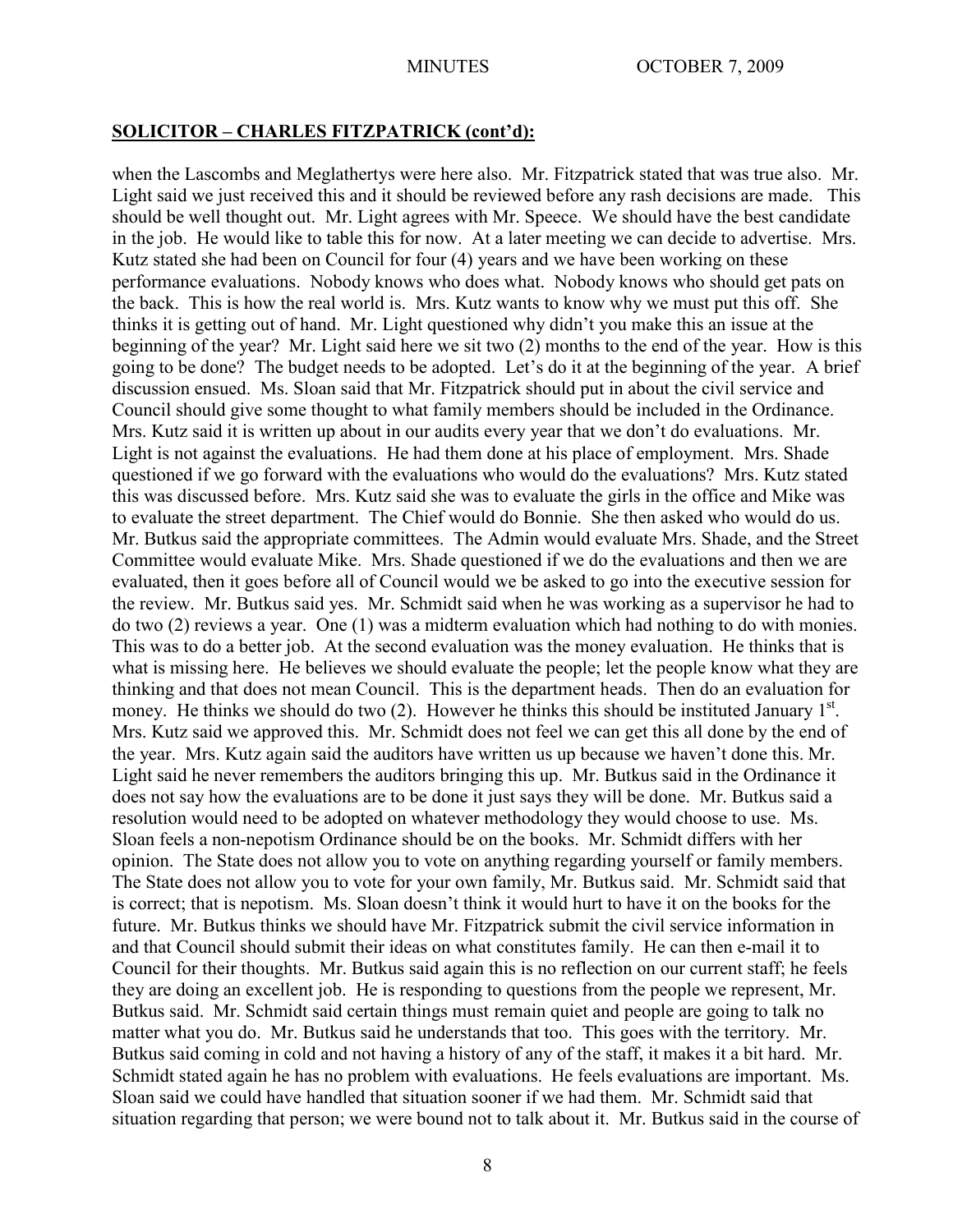the year some of these issues could have been picked up. It could have been a reference point. Mr. Schmidt stated he gentlemanly disagreed with Mr. Butkus. There were other issues that were involved with that situation to which Mr. Butkus agreed. Mr. Schmidt said it was time to move on.

#### **UNFINISHED BUSINESS:**

Flu Clinic has been cancelled due to lack of vaccine.

The Borough Holiday Open House is Wednesday, December 2, 2009 from 7:00 p.m. till 9:00 p.m. Santa Claus will arrive by fire truck.

The next item on the agenda was the deductible for the health insurance for the non uniformed employees. Mrs. Shade stated ever since she has been employed here the Borough has had Capital Blue Cross as their insurance carrier. The policy always ran from October 1<sup>st</sup> through September  $30<sup>th</sup>$ . The deductible period somehow over the years had changed and it ran from January  $1^{st}$  through December  $31^{st}$ . A few years ago, the Council at that time was faced with a large increase in our rates. Well, Mr. Chester Perfetto was our broker, and talked to that Council about HSA Accounts. These are health savings accounts. These accounts were established at that time for each employee both non uniformed as well as police. Council at that time was able to lower the cost of the health insurance by increasing the amount of the deductible. It was still cheaper that year and for the following years for the Borough to pay the deductibles into the HSA accounts and the higher deductible insurance until this year. This year the Borough was looking at an increase of 31% or roughly \$50,000.00. She became aware of the increase around the 2nd week of August. When Mrs. Shade was made aware of this, it was decided that perhaps Mr. Perfetto should shop around and get us better insurance. He did find us better insurance with Health America. This plan has no co-pay and is saving the Borough \$40,000.00 if the police went along with this we would have saved another \$9,000.00. The police did not have to go along with the change due to the fact that their contract states a specific plan. Mr. David Keller along with Mr. Perfetto spoke to the police and inquired if they would like to be part of this new plan. The police declined. It took several weeks to get this meeting to happen due to scheduling issues as well as vacations. After the police declined the Borough non uniformed employees filled out applications not only for themselves but for their families as well. They were submitted to Health America for the final review. We were accepted in late August. Mrs. Shade brought it to Council at the September Council meeting. It was agreed upon to have the non uniform change their insurance and the police would keep the Capital Blue Cross. When Mrs. Shade spoke to Mr. Perfetto she inquired about how the deductible would run. Mr. Perfetto was looking into exactly when the deductible would start; however he couldn't get an answer. On September 29<sup>th</sup>, Mrs. Shade received a phone call from Mr. Perfetto and Jessica in his office. The deductible would begin on October  $1<sup>st</sup>$ . They would not begin their deductible on January 1<sup>st</sup> like Capital Blue Cross. Mrs. Shade at that point put out an e-mail inquiring if Council would be in agreement to pay the deductible into these employee's accounts on September  $30<sup>th</sup>$  instead of the December  $31<sup>st</sup>$  date. It was decided this should come before Council for a vote in front of the public. Mrs. Shade was looking for an answer if we could pay this deductible at this time. She said this money was already in the budget for this year. The only thing she was requesting was that this money be paid in advance of the December due date do to the fact that some of these employee's had already met their deductible and to ask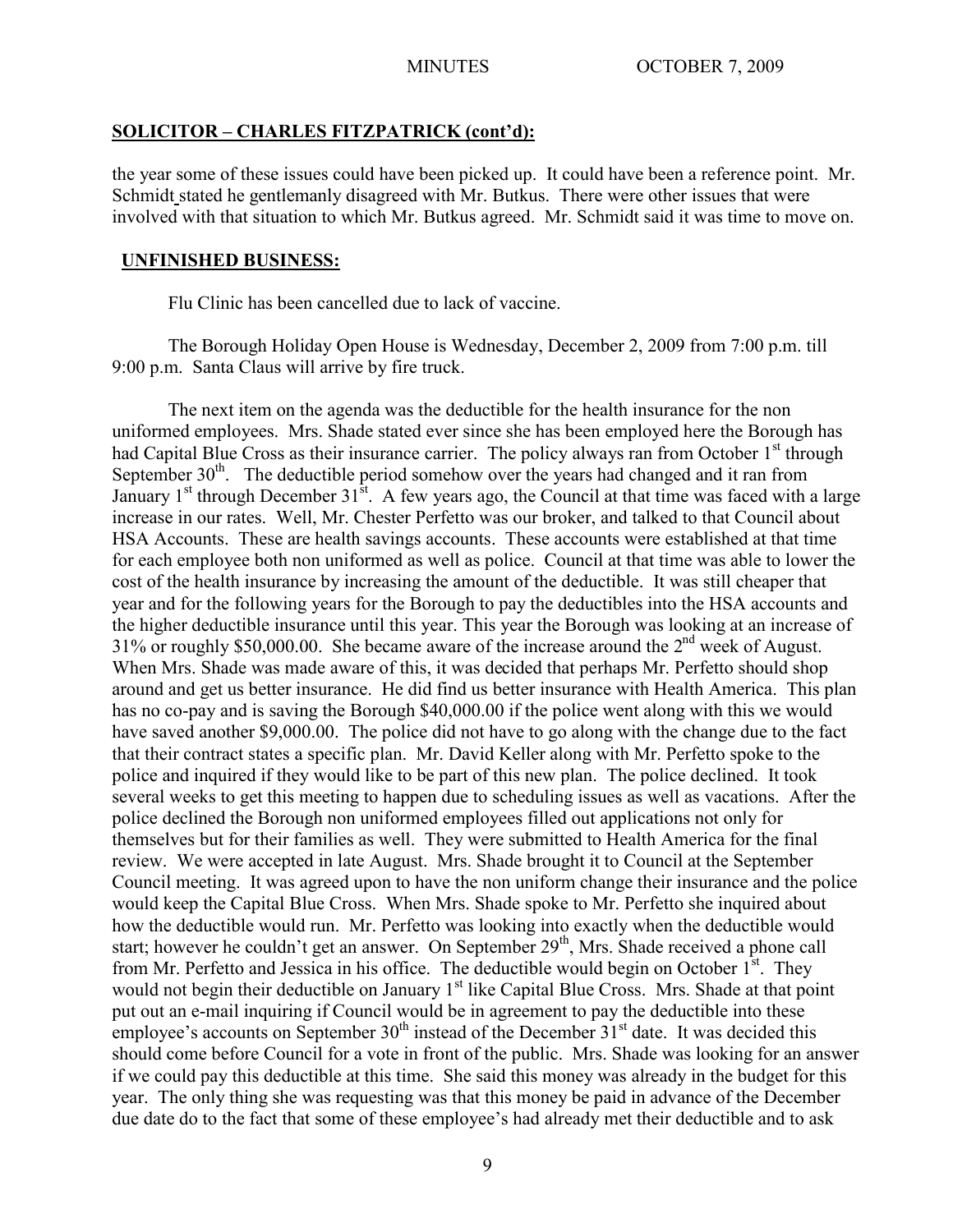#### **UNFINISHED BUSINESS (cont'd):**

them to pay a deductible again as the Borough switched their coverage could be a financial burden. Once again, she said she only was asking for the change of the date the deductible is paid, nothing else. Mr. Butkus questioned if the deductible will run from 10/1 to 9/30. She said yes. He continued this does not mean that beginning 1/1 a new deductible will start to which Mrs. Shade said no. Ms. Sloan stated there is two (2) payments of \$10,000.00 one (1) due now and another at the end of March. A brief discussion ensued. The answer was correct. Ms. Sloan asked Mr. Fitzpatrick if this needs to be voted on at a public meeting to which he said yes. Mr. Butkus stated he is not concerned about this deductible however he is concerned about future deductibles. He continued this paying of the deductible is at Council's discretion from year to year. Mr. Butkus said if budgetary issues arise Council could chose not to pay part of the deductible or perhaps all of the deductible. He asked Mr. Fitzpatrick if that is legal. Mr. Fitzpatrick stated you have no obligation legally to pay that deductible only historical. Ms. Sloan said we should sit down with our employees early in the year and tell them what they may have to contribute so they aren't blind sided with this. Perhaps Mr. Perfetto could come in and educate Council on how these things work. Mrs. Shade stated that he did make packets for each of the Council people. Ms. Sloan said this problem is not going away. Mr. Butkus made a motion to pay the deductible to the affected staff that is covered by the new health insurance plan for this year with everything else to be reviewed later; seconded by Ms. Sloan. Ms. Sloan asked for a roll call vote.  $AYES - 4$ ,  $NAYS - 0$ , ABSENT – 1, ABSTAIN – 1 (Mr. Schmidt); motion carried.

The next item was the twelve (12) hour shift for the police. They were on a ninety (90) day trial basis and that time is now up Mr. Light stated. Chief Oxenreider agreed. Chief Oxenreider stated he hadn't sat down with the Mayor to review this so he was not aware of what his feelings were. The Chief feels the twelve (12) hour shift is working. They have more manpower out on the street. The overtime has been cut down compared to the ten (10) hour shift. In addition, the men aren't off for periods of time which gives them access to exactly what is going on out there. The men love it. Mr. Butkus questioned what they are doing. He explained how the schedule works. It is an eighty (80) hour week. The Mayor stated it appears the twelve (12) hour shift is working. However, he would like the Chief to work an eight (8) hour shift and would be in the office five (5) days a week. He feels the Chief should be in the office every day. Chief Oxenrieder stated the reason he was doing the twelve (12) hour shift was because Officer Schweyer was out do to an injury. The Chief said it was fortunate he was able to slip into that spot because a lot of overtime was not needed. The Chief stated in November he is back to the eight (8) hour days. Mrs. Kutz made a motion to keep the twelve (12) hour shifts; seconded by Mr. Butkus. Mr. Butkus wanted to hear from the chair of the Safety Committee on this. Mr. Schmidt stated he has not heard any complaints about the twelve (12) hour shifts. It is working out well.  $AYES - 5$ ,  $NAYS - 0$ , ABSENT – 2; motion carried.

The next item was the revised zoning map discussion. Mr. Ludgate said we had done that at a prior meeting so nothing really needs to be done at this point in time. Ms. Sloan had a question. She was wondering if Elizabeth was going to be one (1) way or two (2) way. Mr. Ludgate stated this was not a street map this was the zoning map. He explained this is a map that states what type of business can go into a certain area. This is the map that we were discussing, Mr. Ludgate said. Ms. Sloan went on to say she thought that the direction on one of those roads was changing. The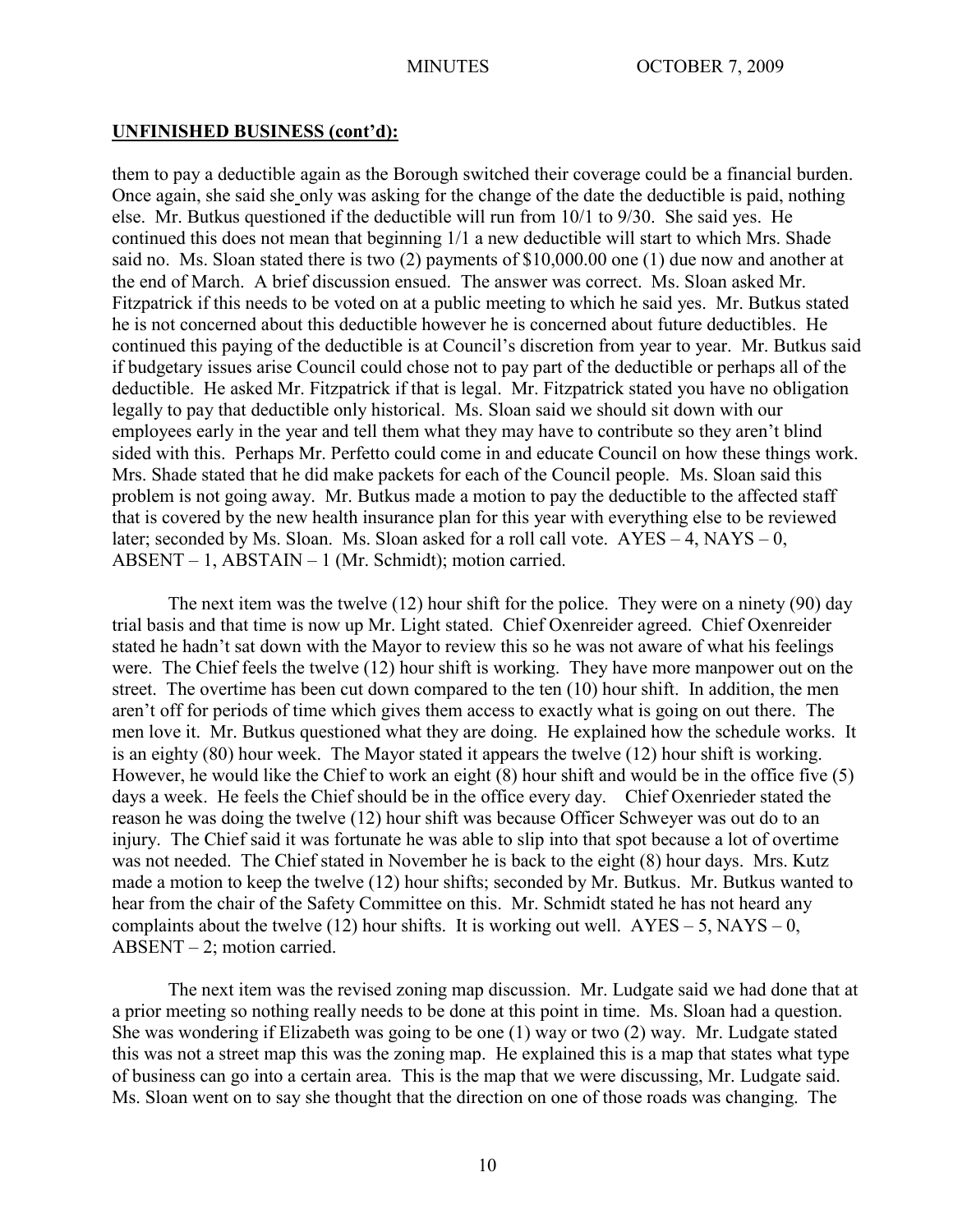## **UNFINISHED BUSINESS (cont'd):**

Mayor was unaware we were looking at that. Mr. Ludgate said, he too knew nothing about this, but perhaps some other board or committee was looking at changing the directions. But again, he was looking at the zoning map nothing else. They would like to have a final draft of the new zoning info in the Planning Commission's hands by the November meeting.

## **NEW BUSINESS:**

The first item was the scheduling of budget workshops. Mrs. Shade gave a few available dates. The meetings will be in the evenings. Ms. Sloan is not available on a Tuesday or Thursday evening. It was established that the first budget meeting will be Monday, October  $26<sup>th</sup>$  at 7:00 p.m. at the Borough Hall. Ms. Sloan had a protocol question for Mr. Fitzpatrick. She stated that she and Mr. Light and Ms. Sloan are on the admin committee along with Mr. Zerr. Mr. Zerr has not been showing up so Ms. Sloan was wondering if another member could be appointed in his place. She went on to say that if she and Mr. Light don't agree there is no one there to break the tie. She continued there has been several communications with Mr. Wenrich however nothing has been done. Mr. Fitzpatrick said until the President of Council appoints another member; it will remain those three (3) people. Mr. Light said she brought this up at the prior meeting as well.

The next was set meeting times and dates for 2010. Mr. Butkus wanted to know if we want to wait till the new Council members are elected and let them weigh in on when meetings will be held. Council agreed.

Mrs. Kutz questioned since Ms. Klee's departure were we going to replace her. She wanted to know if we must formally state we are not going to replace her. Mrs. Shade said at this time with the budget as it is, she figured we will try to run without this person. She said she wished Ms. Bohn, and Ms. White were there as she would like to thank them for stepping up and helping to do the work of this person. Mrs. Kutz again asked if this position is done. Mrs. Shade said for the rest of the year we are going to try to do the work of this person; however she can't say this position will never be needed to be filled. Mrs. Kutz questioned if we need to do anything formally. Mr. Fitzpatrick said we didn't need to do anything formally if we aren't hiring. Mr. Butkus questioned if Council decided to hire then Council would need to do something to which Mr. Fitzpatrick said yes.

## **PUBLIC COMMENT:**

Mr. Ken Harting questioned if something is tabled and it is not brought up at the next meeting that is breaking Robert's Rules. Mr. Harting missed some meetings but he brings this up because he saw that South Heidelberg brought up about a millage change due to the ambulance. This was a tabled issue has anything been discussed on this. Mr. Schmidt said he was going to the meetings. He said there are pros and cons to this. Spring Township has voted to go along with this. They put on the table that they must be represented on an Advisory Board. South Heidelberg did the same exact thing. They are requesting \$30 from each household in the Borough. If we don't go agree to that it could be \$55 to \$60. Mr. Schmidt stated the average age of Borough residents would be in the 55 to 60 age group. It would probably look good to us as a whole to go with this due to the age of our residents; however the argument against that is that we are taking away the citizen's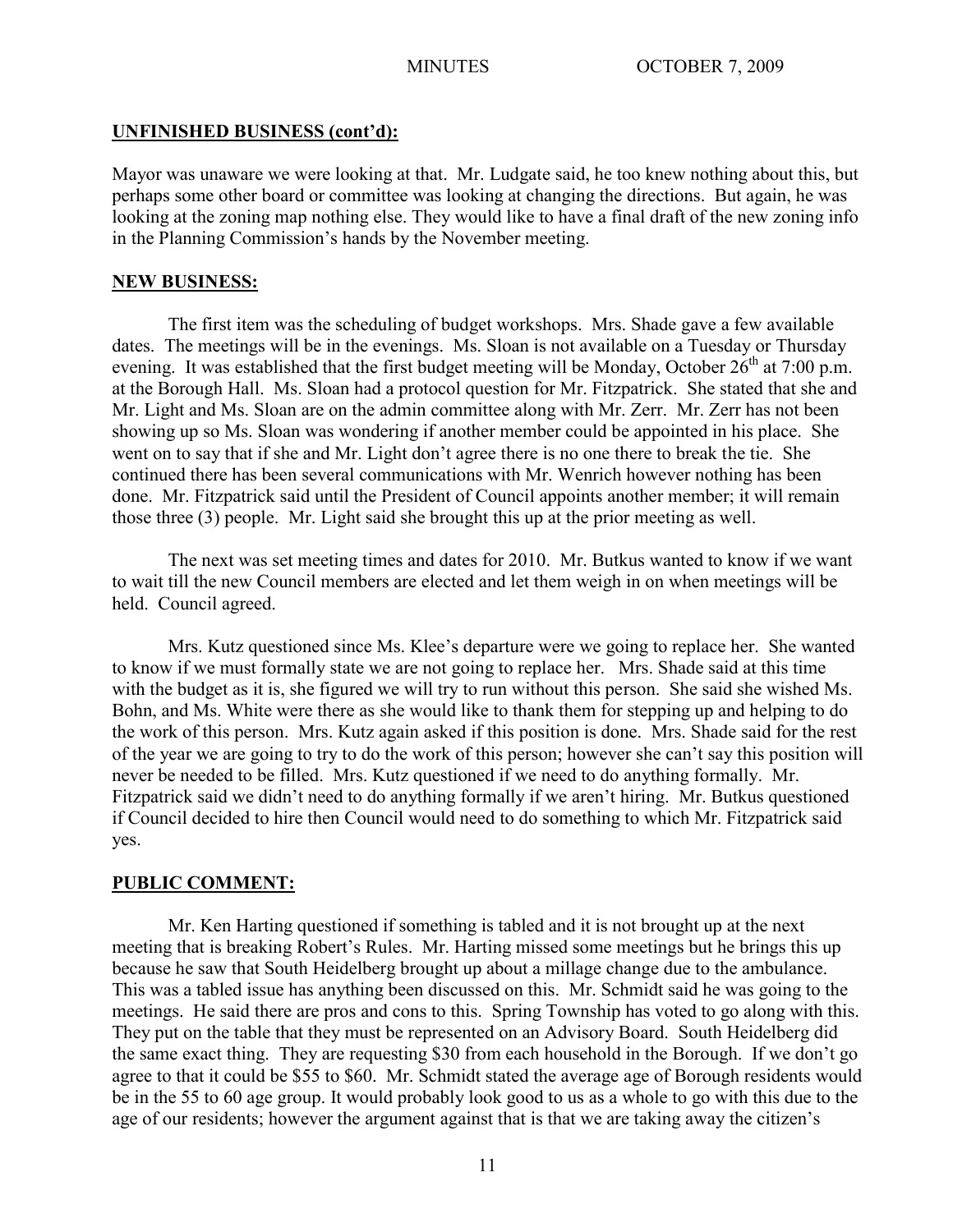#### **PUBLIC COMMENT (cont'd):**

rights whether you want to join the ambulance or not. It is a hard decision. It is a thing that will need to be decided on within the next month. He has mixed emotions about this himself. Mr. Harting stated he needed to know this as he has tenants living in the Borough. A brief discussion ensued as to how much it might cost. It would go on the fire tax. He does not know how his fellow Councilpeople will decide. Mr. Leiby said he thought this was decided on years ago. Mr. Butkus told him that was just for that year. Mr. Leiby thought it was a dead issue. Mr. Schmidt said it was brought up again. Mr. Ken Walters stated that it cost him \$50 and now it will cost him \$120. Mrs. Shade said no; it would cost him \$30. It would actually save him \$20.00. Mr. Harting said he has two (2) units so how is that fair. Mrs. Shade stated if it is a millage it will on the assessed value of the property. She said if you have one (1) building and you get one fire tax bill you would get one \$30.00 tax bill for the ambulance. Mr. Fitzpatrick stated if you have a twenty (20) unit apartment building it wouldn't change the amount of the taxation if this is a millage increase. It is based on the assessed value of your property. A brief discussion ensued. Mr. Francis Butkus questioned how the homes at the old pool property will be billed. Mr. Fitzpatrick asked Mr. Butkus how they are assessed. The billing will be based on the assessed value of the property. He asked if they are assessed individually or as a whole. Mrs. Schmidt, tax collector, said they are being billed as a whole currently. It would be based on a higher assessment.

Mr. Leiby said there was something in the Merchandiser about Tax Increment taxing or something. He was wondering what that was all about. He said he comes to the Council meetings and never heard anything about this. Mr. Light said that was the TIF. Mr. Schmidt said this was talked about on several occasions. It is Tax Increment Funding. Mr. Schmidt explained what it is and how it works. This was explained again. Mr. Leiby questioned if this was like West Reading where you can raise the taxes on Penn Avenue. Mr. Fitzpatrick said no. Mr. Schmidt said this has nothing to do with that. It is only in the TIF area. Mr. Leiby said was there a vote on this; he missed it. Mr. Fitzpatrick said there was no vote taken. He continued they can come in and tax our tax money. Mr. Fitzpatrick again said no vote was taken. Mr. Fitzpatrick stated there will be a hearing to make a determination whether anything is going to be done. It is a public hearing. No action has been taken. Mr. Leiby said, "he just said the taxes are split between three (3) people." Mr. Butkus said currently there are three (3) bodies' taxes for the same geographical location – the Borough, the County, and the School District. Out of those three (3) taxing bodies is what is being discussed. Mr. Fitzpatrick again stated this Council had taken no action on this. Mr. Jim Adams stated earlier that evening at Meet the Candidate Night, Mr. Francis Butkus spoke about Cabela's. Cabela's was developed with TIF money. It would be the Berks County Redevelopment Authority that borrows the money. Mr. Harting said that Council never spoke of it that night. Mr. Light said this had been talked about several times. Mr. Fitzpatrick said the Borough did not do the advertising. The Berks County Redevelopment Authority did so. Mr. Harting again said Council didn't speak of this. Mr. Light said we talked about this a few times. He said we even had talked about this the month prior.